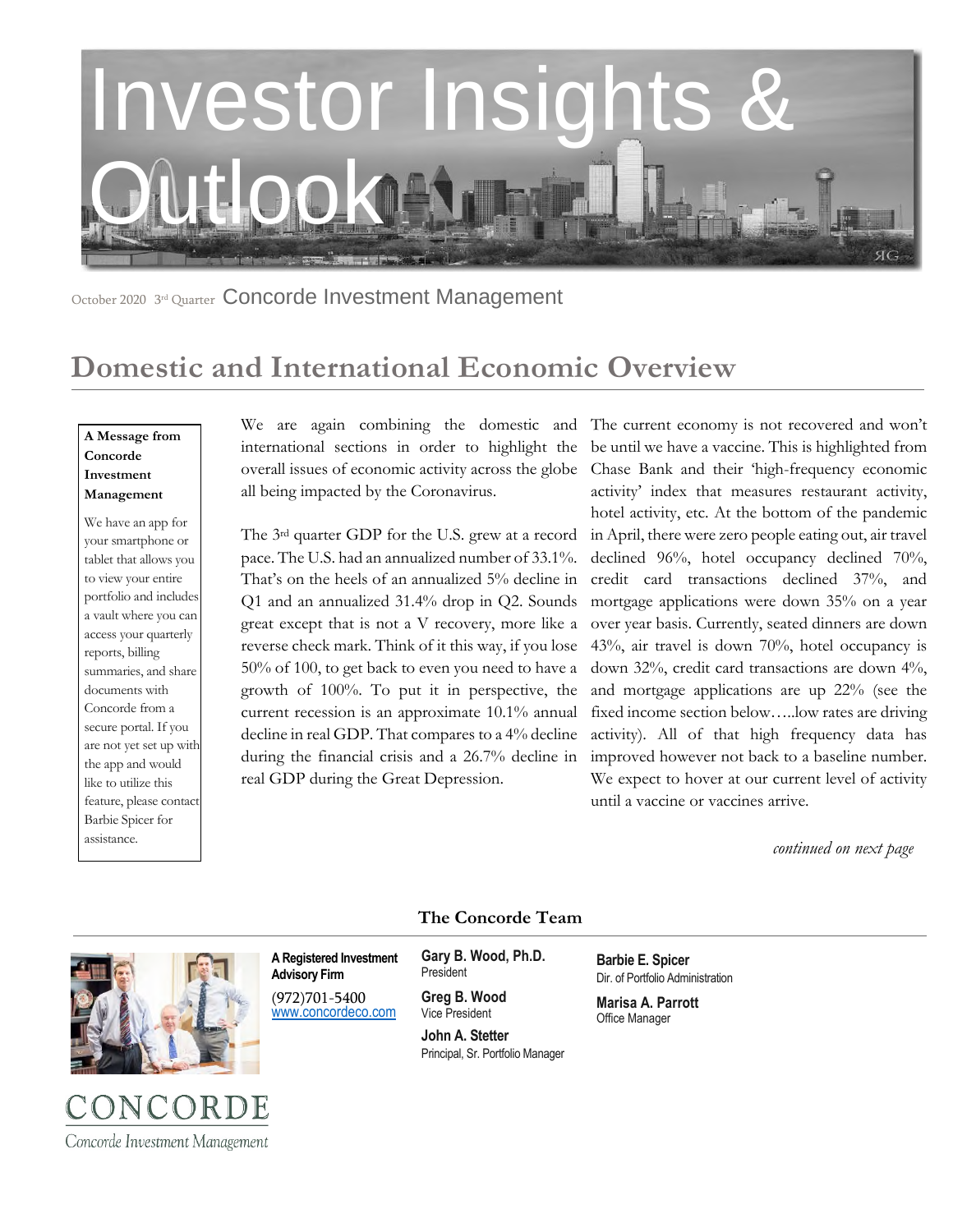# **Domestic and International Economic Overview (continued)**

Unfortunately, this highlights the need for an additional fiscal package for those Americans not as fortunate as others and, as you might have noticed, Washington isn't functioning like a welloiled machine ahead of the election.

We are unfortunately having rising cases again in the U.S. and Europe. Pandemic fatigue is real and when populations see changing case numbers (the metric the press seems to report on the most rather than hospitalizations) behaviors change. Declining case numbers result in lax behaviors which then beget rising cases. This yo-yo effect will continue until we have a vaccine or herd immunity.

A note on the upcoming elections. We will send out an update once there is some clarity around the results, which could be delayed past next week, however it is important to recall that we manage investments over the long term. While the election seems to have a dramatic short term effect, there are other global structural issues that we focus on rather than a number of what if's that could take place depending on the political party make-up of the Presidency and Congress.

### **Fixed Income**

As a baseline, market yields on essentially all maturities of U.S. Treasury notes and bonds were essentially unchanged for the quarter. Despite continued uncertainty for the economic outlook, a return to market stability kept flight to quality buyers from driving yields lower and the floor provided by Federal Reserve purchases kept yields from rising from the selling by investors with optimistic growth or rising inflation scenarios. Other domestic credits including corporates, asset and mortgage backed securities, and municipals saw yields drop slightly as buyers supported prices in search of returns despite above average risk for the near future. On a global basis, convertible bonds have been one of the best performing asset classes year to date now that equities have rebounded from first quarter lows and yields, even for lower quality bonds, have stabilized. Lower volatility characteristics along with modest income and potential equity

upside have generated a growing appeal for convertibles in the current return starved climate.

With regards to investing in fixed income going forward we still believe large exposure to longerterm high-quality bonds is risky at current yields as the potential damage to total returns from even a modest rise in yields is significant. High quality short term corporates (despite quite low yields), short to intermediate term revenue based municipals and the aforementioned convertibles asset class represent decent value in the current environment created by strong demand for income and the desire of central banks to keep yields suppressed. In the domestic market, the sectors with the worst year to date performance, high yield (junk) and lower rated commercial mortgage backed securities, both have a high degree of risk even at current prices and should be avoided until the outlook clears or pricing more fully reflects risk to investors.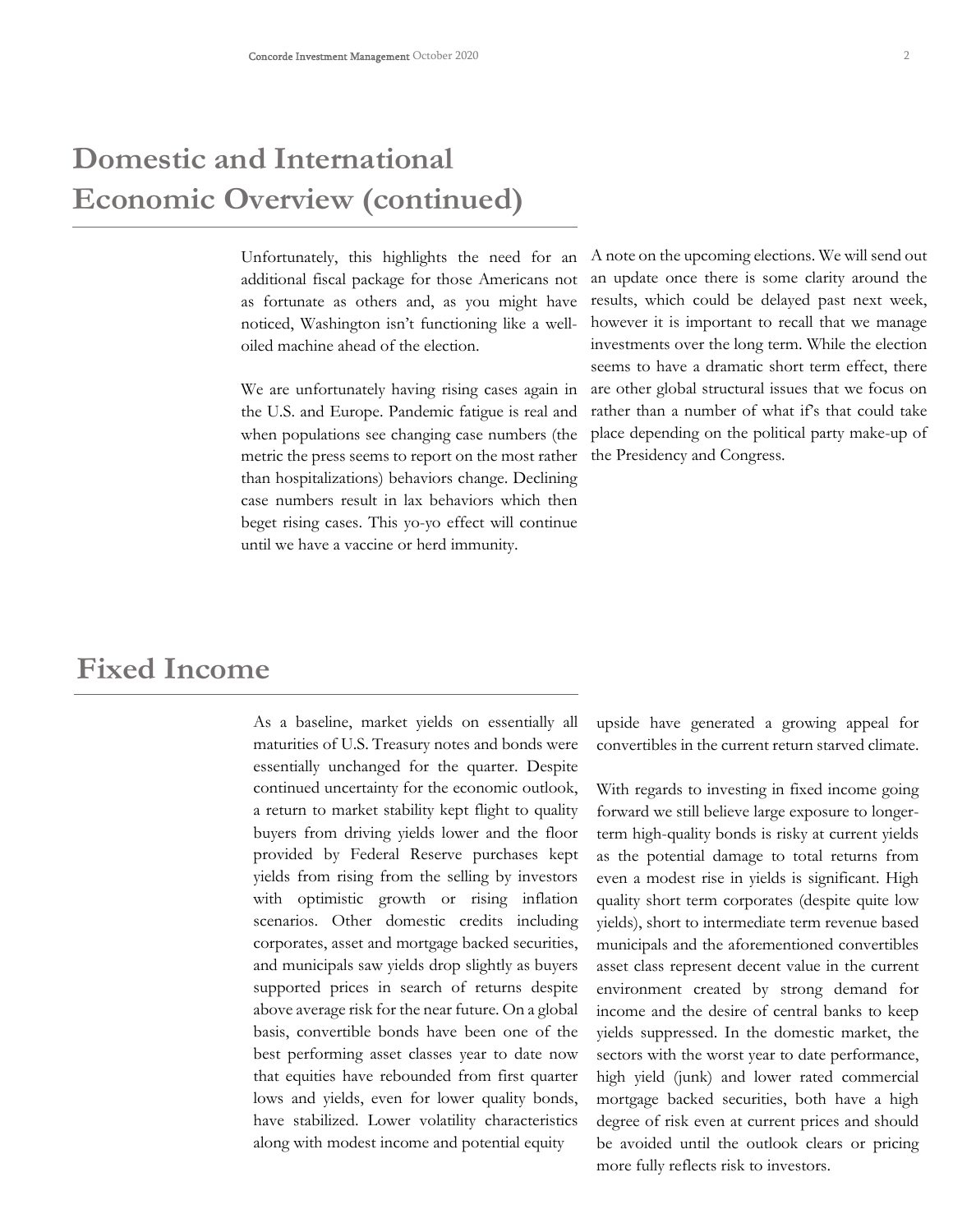## **Equity Markets**

The domestic equity market continued to recover in the third quarter although at a more moderate pace than the dramatic rebound in April through June. This pattern seems to be mirroring the general economic recovery since widespread shutdowns in March and April as the initial reopenings created a surge of employment gains, but subsequent progress has been more difficult. The equity market outlook going forward for the next year is likely to reflect the rate of economic progress with an emphasis on cyclical and consumer-oriented sectors and less on the large technology and work from home beneficiary businesses. All sectors of the S&P 500 except for energy rose in the quarter, with outperformance by the materials, industrials, and consumer discretionary segments. Growth indices continued to outpace value although the gap narrowed in the quarter. If the cyclical sectors discussed above continue to do well then value investing will continue to gain ground.

On the international front, markets generally rose although at a slower pace than U.S. markets. The variance in quarterly returns was wide as the Chinese, Indian, and EM indices all rose strongly and other country indices such as Brazil and Russia dropped. The U.K. markets continued to generate poor performance this year with concern over post Brexit trade deals in addition to the Covid impact and is down over 20% year to date.

Looking forward, in the U.S. there does appear to be greater upside in the cyclical and value sectors and those areas could outperform even under a moderate recovery scenario over the next two years. The leading technology and tech enabled consumer equities which have vastly outperformed as a result of true fundamental strength may be due for a period of consolidation. International equity investing should be implemented on a selective basis. Valuations for international compared to domestic markets are historically cheap, but this is likely justified as risks are higher from the recent health, trade, and globalization trends. We are currently capturing our international allocation from several larger U.S. based companies with global revenue exposure and dominant market positions.

| Representative Indices             |           |
|------------------------------------|-----------|
| Performance Year to Date (9/30/20) |           |
| <b>S&amp;P 500</b>                 | $5.6\%$   |
| Russell 1000 Growth                | $24.3\%$  |
| Russell 1000 Value                 | $-11.6%$  |
| EAFE (Developed International)     | $-6.7\%$  |
| FTSE 100 (U.K.)                    | $-22.2%$  |
| <b>Emerging Markets</b>            | $9.7\%$   |
| China Shenzhen                     | $29.2\%$  |
| Brazil                             | $-40.8\%$ |

#### **Important Disclaimers**

This material is for informational purposes only and is an overview of the capital markets and is intended for educational and illustrative purposes only. It is not designed to cover every aspect of the markets and is not intended to be used as a general guide to investing or as a source of any specific investment recommendation. This document does not constitute an offer, solicitation or recommendation to sell or an offer to buy any securities, investment products or investment advisory services or to participate in any trading strategy.